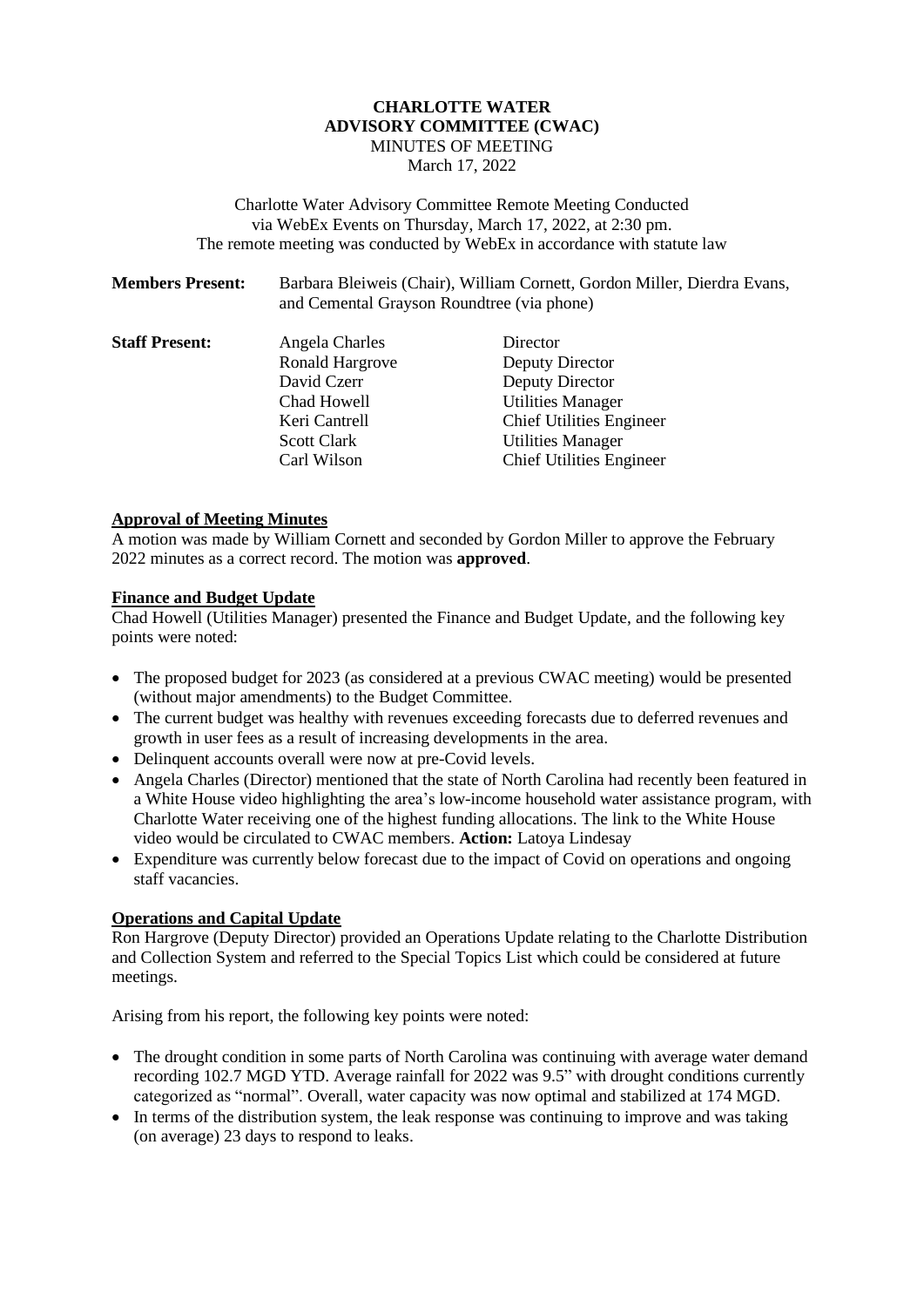- The wastewater update highlighted that the current average flow had hit 85.5 MGD and, as reported at the previous meeting, one toxicity incident had been recorded. Permit compliance was currently 99.9%.
- In relation to water collection systems, the main factors generating SSO problems were debris, roots, and grease. It was also reported that, to date, reducing SSOs concerning 'Compliant with Collection Systems Permit' had achieved 110 or 2.4/100 mi. As reported at the previous meeting, only one civil penalty (and associated state enforcement action) had occurred involving an external contractor.
- A spill involving millions of gallons of water had occurred at Long Creek this week: an outfall had washed out into the creek caused by a falling tree blocking sewer flows. Staff had responded quickly working with AAC and Sunbelt Rentals to commence and complete repairs. Pictures of the spill and CW's response to contain the spill were shared with Committee members. New pipe and couplings had been ordered to complete repairs by the end of next week, and discussions were being planned with relevant authorities to prevent future damage by cutting back trees near sewer pipes.

Carl Wilson (Chief Utilities Manager) provided a Capital Update and shared the latest images concerning the following projects:

- McAlpine Creek Wastewater Treatment Plant was a \$140m project involving major improvements to rehabilitation and processes and was on schedule for delivery by Fall 2023.
- The \$18m South Boulevard Water Main project at Scaleybark Road to Worthington Avenue would be completed by Summer 2022. The most challenging construction aspect of the project would be faced shortly at the junction with Benton Place.
- The Vest Water Treatment Plant project would cost \$30m and replace the oldest water treatment plant. As soon as relevant details from Duke Energy become available, invitations to CWAC members to attend the opening ceremony at the new plant would be sent. A Member asked when the Vest plant would be fully operational, and it was confirmed it would be this month.

# **Water and Sewer Authority of Cabarrus County (WSACC) Sewer Capacity Update**

Keri Cantrell (Chief Utilities Engineer) provided an update on the WSACC Service Area. Arising from Cantrell's presentation concerning capacity challenges, the following key points were considered:

- A summary of historical flows/approvals, monitoring flows, and mitigation activities relating to the WSACC Service Area were outlined. WSACC represented around 10% of the Charlotte Water Regional Service Area covering the Northeastern border, including all of Davidson. Flow monitoring in the WSACC area was ongoing and, by the end of 2021, involved 5 MGD and ten projects for that year.
- There was a current pause on future plans and managing capacity requests involving land and neighborhood-style developments. 28 project requests were currently under review, and Charlotte Water had undertaken a number of actions to communicate the current position with Town leadership, State representative interests, the CLTW Developer Liaison Committee, and Land Development stakeholders. Reconciliation of the existing 28 projects was being undertaken with a view to maximizing support, alongside allocations of remaining flow to requests under review. Eleven projects have been forced to phase or consider alternative options.
- Charlotte Water's mitigation activities to gain capacity were outlined, particularly activity concerning WSACC Rocky River WWTP improvements and the Clarke Creek pump station which would be taken out of service with flows routed to a new pump station at the bottom of the Clark Creek basin.
- The Chair asked a question about the impact on easements and conservation opportunities for local farms, and Ron Hargrove highlighted the ongoing need for Charlotte Water to partner with local organizations and agencies to conserve water, for example, at Johnson Creek.
- A Committee member asked what the current approach was for the South of the County, and Dr. Cantrell outlined that the challenges (particularly in terms of growth projections, proposed